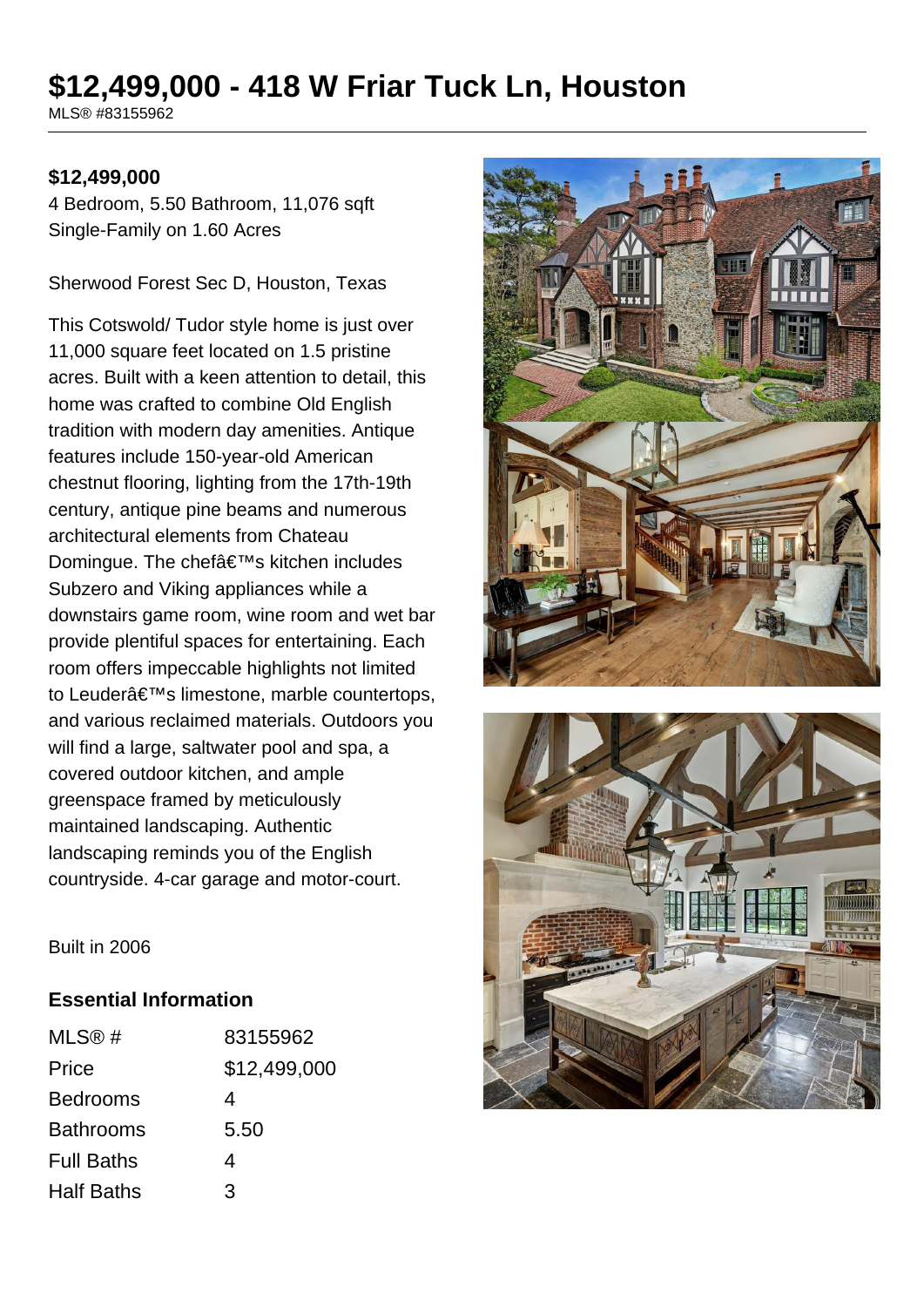| <b>Square Footage</b> | 11,076               |
|-----------------------|----------------------|
| <b>Square Footage</b> | 69522                |
| Acres                 | 1.60                 |
| <b>Year Built</b>     | 2006                 |
| <b>Type</b>           | Single-Family        |
| <b>Style</b>          | English, Traditional |
| <b>Status</b>         | Active               |
|                       |                      |

## **Community Information**

| Address      | 418 W Friar Tuck Ln   |
|--------------|-----------------------|
| Area         | Memorial              |
| Subdivision  | Sherwood Forest Sec D |
| City         | Houston               |
| County       | Harris                |
| <b>State</b> | Texas                 |
| Zip Code     | 77024-5710            |

## **Amenities**

| <b>Attached Garage</b>        |
|-------------------------------|
| Yes                           |
| Heated, In Ground, Salt Water |
|                               |

## **Interior**

| Interior                 | 2 Staircases, Alarm System - Owned, Central Vacuum, Crown Moulding,<br>Elevator, Fire/Smoke Alarm, Formal Entry/Foyer, Refrigerator Included,<br>Wet Bar |
|--------------------------|----------------------------------------------------------------------------------------------------------------------------------------------------------|
| <b>Interior Features</b> | 2 Staircases, Alarm System - Owned, Central Vacuum, Crown Moulding,<br>Elevator, Fire/Smoke Alarm, Formal Entry/Foyer, Refrigerator Included,<br>Wet Bar |
| Heating                  | <b>Central Gas</b>                                                                                                                                       |
| Cooling                  | <b>Central Electric</b>                                                                                                                                  |
| Fireplace                | Yes                                                                                                                                                      |
| # of Fireplaces          | 4                                                                                                                                                        |
| <b>Fireplaces</b>        | Gaslog Fireplace, Wood Burning Fireplace                                                                                                                 |
| # of Stories             | 2.00                                                                                                                                                     |

## **Exterior**

| Exterior | Back Green Space, Back Yard Fenced, Covered Patio/Deck, Porch, |  |  |  |  |
|----------|----------------------------------------------------------------|--|--|--|--|
|          | Spa/Hot Tub, Sprinkler System                                  |  |  |  |  |